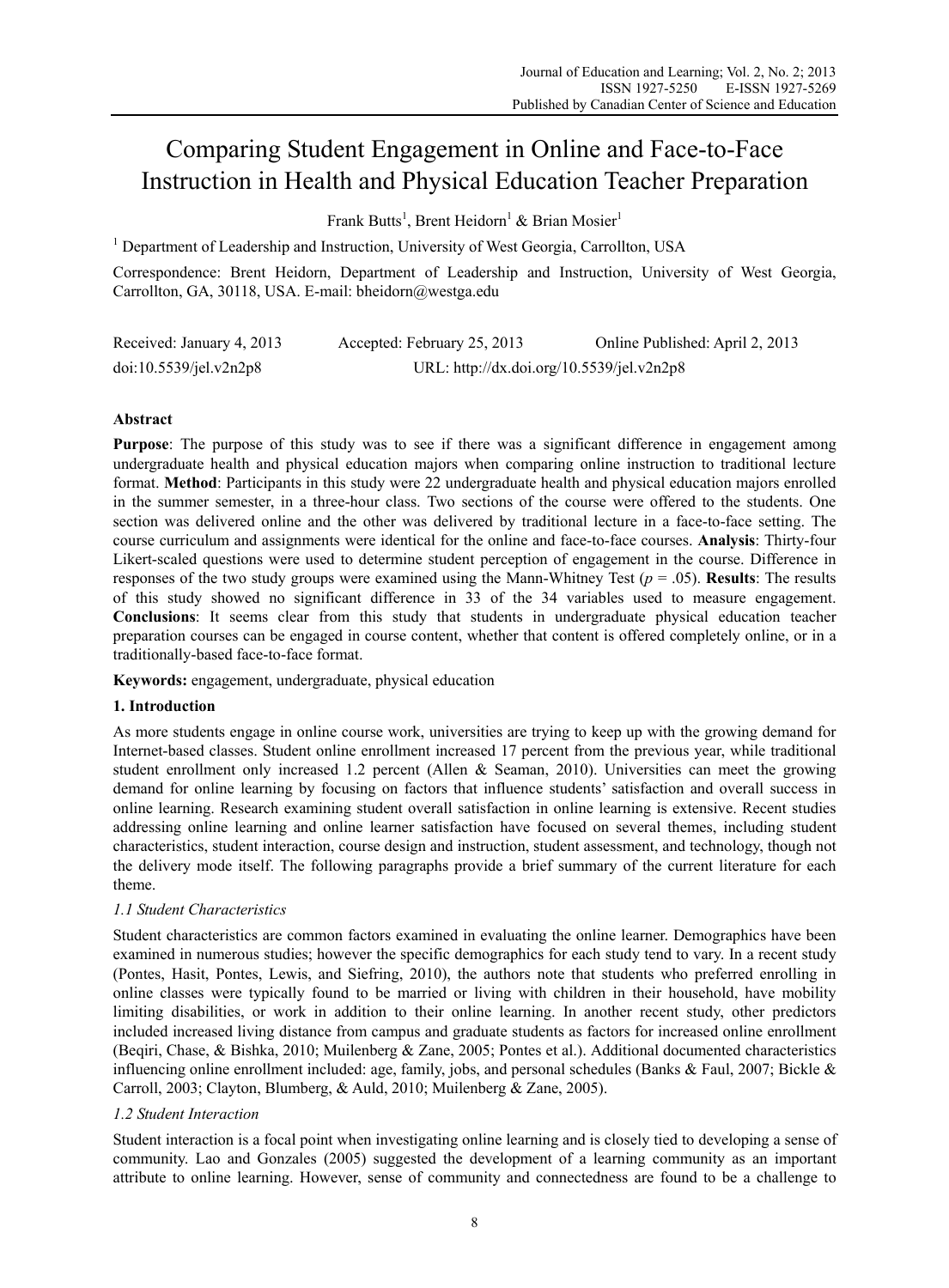students in online learning (Song, Singleton, Hill, & Koh, 2004; Ritter, Polnick, Fink, & Oescher, 2010). Lapointe and Reisetter (2008) discovered mixed results pertaining to the value of learning communities. Some students found a positive online community, while others perceived the online community unsupportive in their coursework.

#### *1.3 Course Design and Instruction*

Research has frequently compared and contrasted student preference for distance learning and traditional face-to-face learning. Song et al. (2004) found that students commonly suggested the design of the course as helpful and challenging in student online success. According to Anderson (2006), students found unorganized instructors to be a negative factor in online learning. Students had overall satisfaction with online learning compared with face-to-face learning when quality of instruction, personal attention of instruction, and rigor of the online curriculum were considered (Hoban, Neu, & Castel, S., 2002).

#### *1.4 Student Assessment*

Student assessment and demonstrated knowledge has contributed mixed results to satisfaction in instructional delivery modes including both distance and face-to-face learning. According to Banks and Faul (2007), there was no significant difference in knowledge gained in different instructional delivery modes. Yet research suggests that students have satisfaction in distance education assessments (Sampson, Leonard, & Coleman, 2010, 2010; Sherman, Crum, , & Beaty, 2010). According to Pribesh, Dickinson, and Bucher (2006), students scored comparably in distance learning and face-to-face learning; however, students scored less favorably on project-based learning in distance courses compared to face-to-face courses. As evidence of the ambiguity in the literature, Ferguson and Tryjankowski (2009) found that students who were enrolled in face-to-face classes scored better on assessments than students who were enrolled in online classes. However, Tucker (2001) found that students enrolled in distance education scored higher than those in face-to face education in post-test and final exam scores. Further, Sussman and Dutter (2010) provided additional evidence that there was no significant difference in student test scores when online learning and face-to-face learning were compared.

#### *1.5 Technology*

Student knowledge and perception of technology can shape student satisfaction in online learning (Sahin & Shelley, 2008). Research suggests computer competency as a barrier to online learning (Muilenburg & Berge, 2005; Song et al., 2004) because knowledge of basic and specialized programs are necessary for online participation in online courses. Walker and Kelly (2007) found that students considered technology glitches as a significant "pet peeve" in online learning. Students reported difficulties with computer programs, internet sites, and broken links. According to Song et al. (2004), comfort with online technologies was important in learner success. Lao and Gonzales (2005) found that online programs having the right technology and equipment facilitated effective learning and teaching.

## *1.6 Distance Education and Student Engagement*

Recent studies of online instruction have tended to focus on the common themes of student satisfaction, characteristics, interactions, course design, instruction and assessment. A new variable gaining attention in the study of online instruction is student engagement. Axelson and Flick (2011) defined engagement as a description of how involved or interested students appear to be in their learning and how connected they are to their classes, institutions and to each other. Axelson and Flick further suggested the need for future research to focus on more practical ways to evaluate engagement in higher education and to understand engagement and its relationship to learning. Chen, Gonyea, and Kuh (2008) found distance learning students equally as engaged as traditional, campus-based learners. Dixson (2010) developed a measure of student engagement in online courses to research what activities and interactions lead to more highly engaged students. This study was conducted in six universities in the Midwest. The relationship between instructor/student presence and student engagement was examined. Dixson found that student-student and instructor-student communication are correlated with higher student engagement in online coursework. Student access to multiple communication channels to increase student engagement was included in this study, but further research is needed to support this notion.

The current study addresses the need to expand future research in the examination of online student engagement. To further study the variable of engagement in online instruction, we expanded the theory posed by Dickson (2010). This study examined two distinct approaches to engagement when teaching undergraduate students in health and physical education at a regional, southern, public university. One approach allowed for both student-student and instructor-student engagement in an online environment and the second approach utilized the traditional, face-to-face lecture format. Therefore, the purpose of this study was to see if there was a significant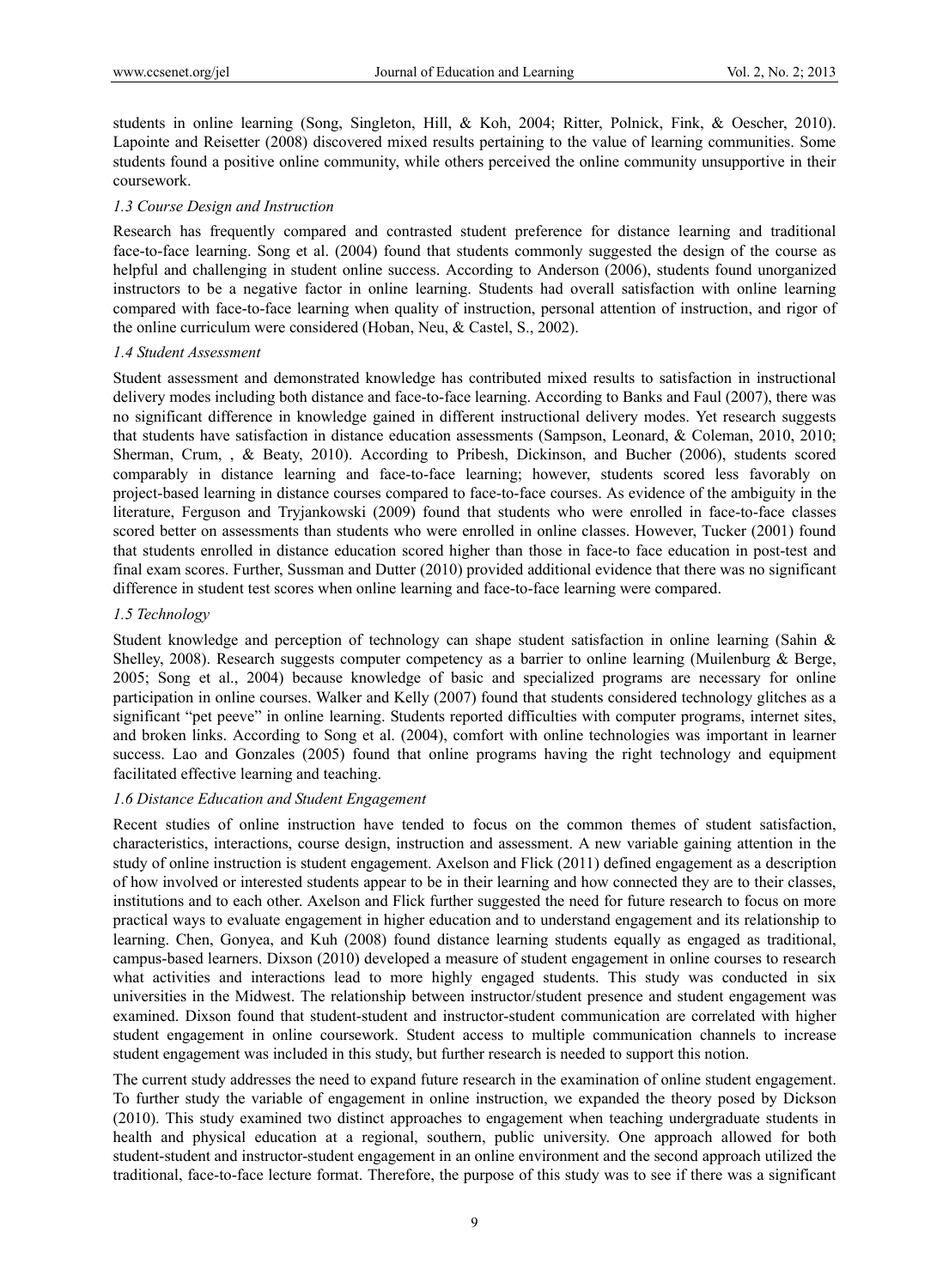difference in engagement among undergraduate health and physical education majors when comparing online instruction to traditional lecture format.

### **2. Method**

## *2.1 Participants*

The participants in this study were 22 undergraduate health and physical education majors enrolled in the summer semester, in a three-hour class. The class was titled, "Integrating Technology into Health and Physical Education". Two sections of the course were offered to the students. One section was delivered online and the other was delivered by traditional lecture in a face-to-face setting. The course curriculum and assignments were identical for the online and face-to-face courses. All students had a minimum of a 2.5 grade point average prior to the summer semester. The university is a comprehensive, doctoral granting university accredited by both the SACS and NCATE.

## *2.2 Treatment*

The online class (n=11) was a four-week course comprised of four learning modules. There was one face-to-face meeting at the beginning of the semester and another in the third week. Students had the option to complete all assignments online from a remote location, or use computers on campus. The course was asynchronous in nature and students were expected to complete one module each week. The instructor used written, audio, and video announcements through a learning management system for regular updates. The instructor assessed student assignments through the learning management system and a wiki. Students had the ability to call, text, or email the instructor for assistance.

The face to face class  $(n=11)$  consisted of 11 days of instruction at approximately three hours each day. Students met in the computer lab on campus and proceeded to complete each day's task(s) as directed by the instructor. While some of the lectures consisted of direct instruction, students also learned through other methods (indirect instruction, guided discovery, etc.) either by the instructor or by student-facilitated discussions. The instructor used written and verbal instructions for all tasks that needed to be completed by the students. All completed assignments were submitted to the course wiki site and discussed in class. Students had the ability to call, text, phone, or email the instructor for assistance, in addition to the face to face class meetings.

# **3. Analysis**

To measure engagement among students in both groups and to determine if there was a significant difference in the students' feelings of engagement when contrasting face-to-face versus online instruction in physical education, Dixson's (2010) measure of *Student Online Engagement* was utilized. Thirty-four Likert-scaled questions were used to determine student perception of engagement in the course. Dixson determined that the instrument had a 0.95 reliability coefficient. The data was collected using Survey Monkey, with each student receiving the survey on the final day of the course. The data were analyzed using the Mann-Whitney Test. This non-parametric test was selected as the data collected was ordinal by nature. With the limited population of subjects, it was anticipated that a critical p-value would be difficult to obtain on any of the 34 items analyzed.

### **4. Results**

The results of this study, examining the difference in students' perceptions of engagement in face-to-face versus online instruction in physical education teacher preparation classes, showed no significant difference in 33 of the 34 variables used to measure engagement based on the Dixson (2010) measure of *Student Online Engagement*. Difference in responses of the two study groups were examined using the Mann-Whitney Test ( $p = .05$ ). The reflection of engagement was significantly better in the online class on one variable as seen in Table 1. The variable was associated with how well students felt they knew their instructor. In all other factors associated with student engagement, there were no significant differences.

There are two potential limitations to the study. First, the sample size was 11 students in each group. This limited the power of the test and made it harder to find significance. Second, only physical education teacher preparation was considered in the study. It is not known if other teacher preparation programs would experience similar findings. Online courses for other programs may or may not be practical (e.g., laboratory works, industrial training, etc.).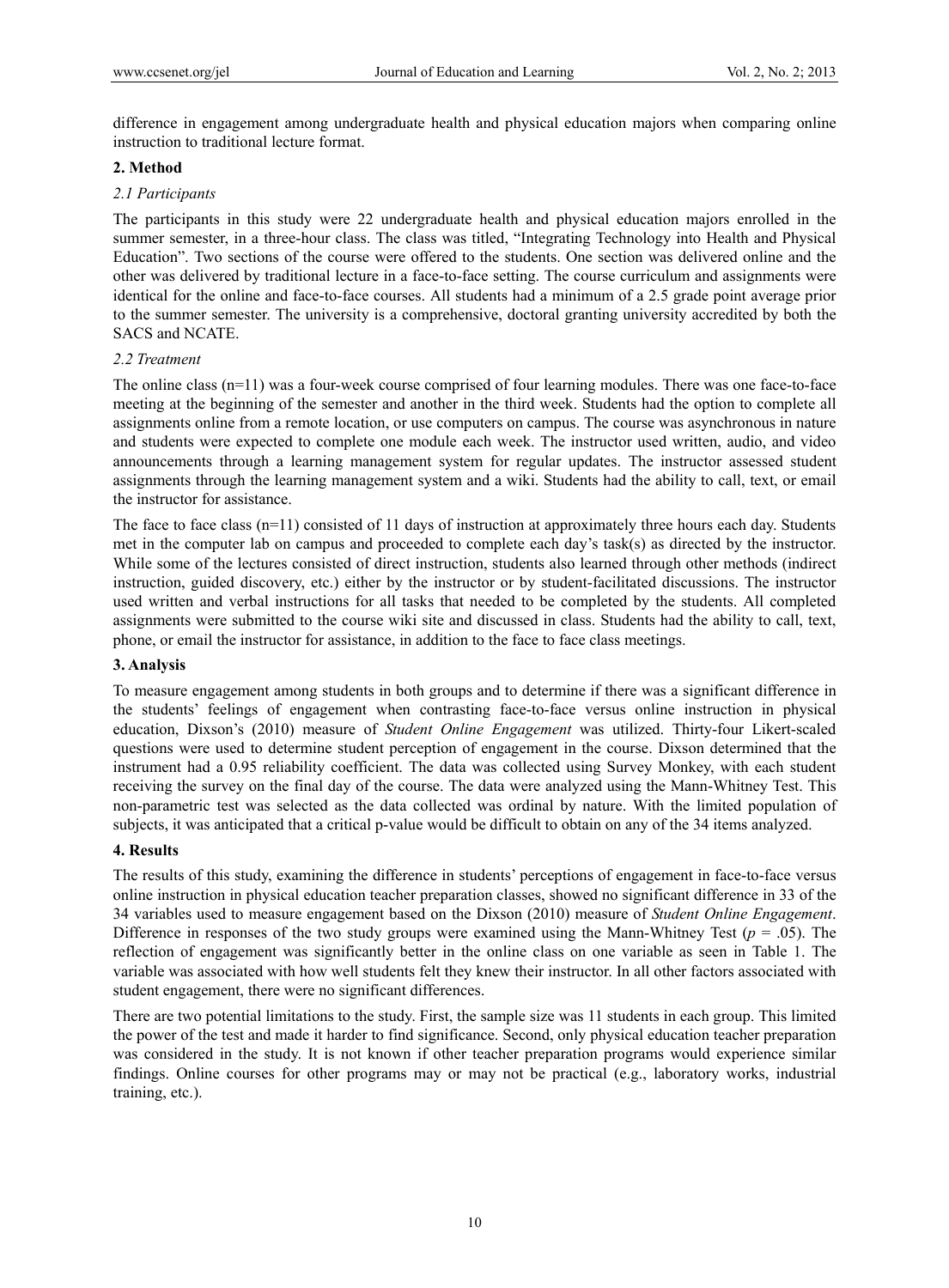| <b>Evaluation Item</b>                                   | p-value | significance ( $p < .05$ ) |
|----------------------------------------------------------|---------|----------------------------|
| Making sure to study on regular basis                    | 0.0764  |                            |
| Putting forth effort                                     | 0.194   |                            |
| Doing all the homework                                   | 0.8811  |                            |
| Staying up on the readings                               | 0.158   |                            |
| Looking over class notes                                 | 0.2625  |                            |
| Being organized                                          | 0.707   |                            |
| Taking good notes                                        | 0.8316  |                            |
| Listening/reading carefully                              | 0.2276  |                            |
| Entering the online class multiple times a week          | 0.1037  |                            |
| Making class relevant to my life                         | 0.8587  |                            |
| Applying course material to my life                      | 0.3863  |                            |
| Finding ways to make the course interesting to me        | 0.4895  |                            |
| Thinking about the course between times I am online      | 0.3928  |                            |
| Desire to learn material                                 | 0.8367  |                            |
| Visiting or calling the instructor with questions        | 0.5627  |                            |
| Emailing or posting questions when I don't understand    | 0.436   |                            |
| Having fun in online chats, email or other students      | 0.7313  |                            |
| Participating actively in small groups                   | 0.8125  |                            |
| Helping fellow students                                  | 0.4621  |                            |
| Getting a good grade                                     | 0.6843  |                            |
| Doing well on the tests/quizzes                          | 0.4245  |                            |
| Being confident that I can learn                         | 0.9107  |                            |
| Taking advantage of all class resources                  | 0.5129  |                            |
| Engaging in conversations online                         | 0.7839  |                            |
| Critically thinking about ethics, priorities, and values | 0.5642  |                            |
| Posting in the discussion forum regularly                | 0.9453  |                            |
| Emailing the instructor regarding my grade in the class  | 0.2946  |                            |
| Checking my grades online                                | 0.5751  |                            |
| Getting to know other students                           | 0.5218  |                            |
| Assessing my own learning and progress                   | 0.7636  |                            |
| How engaged are you in this course                       | 0.9388  |                            |
| Engaged are you in this course compared to other courses | 0.5647  |                            |
| How well have gotten to know other students              | 0.753   |                            |
| How well do you feel you know your instructor?           | 0.0211  | significant                |

Table 1. Variables of student engagement in online versus face-to-face physical education classes in undergraduate teacher preparation

Note. N group  $1 = 11$ , N group  $2=11$ , p< .05.

Mann-Whitney test for significance

The Dixson (2010) measure of Student online Engagement, reliability 0.95 was used in this study.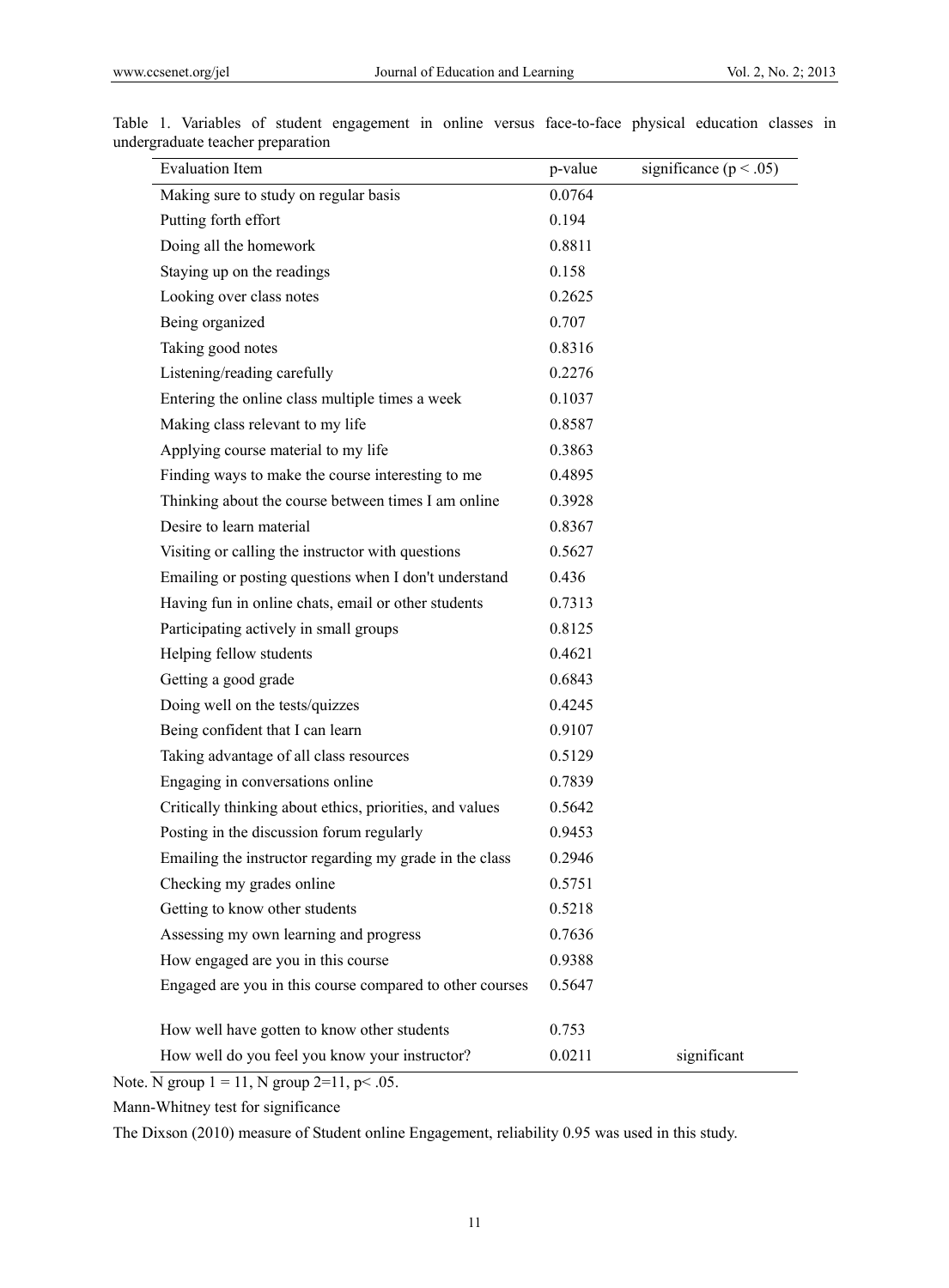## **5. Discussion**

The emphasis for public and/or private universities to pursue online classes is evident. Recent trends indicate the benefits of offering courses online for a variety of reasons. Based on this information, colleges and universities should continue offering and seeking options of ways to offer online courses for students, without neglecting student learning, engagement, and other valuable outcomes. However, a few key concepts, based on the results of this study need to be addressed.

First, when conducting physical education teacher preparation programs, it is likely that not all courses within the program can or should be offered in a completely online format. The same may also be true with other more traditionally-based teacher preparation programs (i.e., music education, etc.). Therefore, program faculty must first engage in discussions pertaining to which courses within the program are most suitable for online instruction.

Second, although one item demonstrated statistical significance ("how well do you feel you know your instructor"), when looking at it in depth, the authors note that the rating from students in the completely online course was a "5" (on a 1 to 5 scale with 5 being the highest), and the rating from students in the face-to-face course was a "4". This information demonstrates very good scores for both sections. Therefore, it seems from the results of this study that both delivery methods have the potential to engage students on "getting to know the instructor".

Considering the above notion, it is possible that students in the completely online course only get an illusion of their teacher, compared to the visible presence of the teacher in the face-to-face course, even though it is recognized that online instruction is indeed a student-centered educational method (as compared to the traditional "teacher-centered method" of face-to-face instruction). Future research could explore the role the teacher plays in the online versus face-to-face methods of instruction, including the level of satisfaction and/or desire to use online instruction, as well as the efforts and time teachers do or should spend on each student in online instruction (compared to face-to-face instruction).

Third and perhaps most revealing, this study demonstrated no significant differences in student perceptions of engagement in an online versus face-to-face undergraduate physical education teacher preparation. Similar results are found in other studies (Ware, 2005). Therefore, it seems clear that students in undergraduate teacher preparation courses can be engaged in course content, whether that content is offered completely online, or in a traditionally-based face-to-face format.

Finally, the authors of this study recognize that online learning is not a "one-size fits all delivery process". When designed and implemented appropriately, undergraduate online education can serve as an appropriate method of instruction. It may match the learning style that prefers independent, self-paced curriculum and provides greater flexibility to students.

# **References**

- Axelson, R. D., & Flick, A. (2011). Defining student engagement. *Change: The Magazine of Higher Learning, 43*(1), 38-43. http://dx.doi.org/10.1080/00091383.2011.533096
- Artino, A. R. (2010). Online or face-to-face learning? Exploring the personal factors that predict students' choice of instructional format. *Internet and Higher Education, 13*(4), 272-276. http://dx.doi.org/10.1016/j.iheduc.2010.07.005
- Allen, I. E., & Seaman, J. (2010). *Learning on Demand, Online Education in the United States*. Needham MA: The Sloan Consortium.
- Banks, A. C., & Faul, A. C. (2007). Reduction of face-to-face contact hours in foundation research courses: Impact on students' knowledge gained and course satisfaction. *Social Work Education, 26*(8), 780-793. http://dx.doi.org/10.1080/02615470601140500
- Beqiri, M. S., Chase, N. M., & Bishka, A. (2010). Online course delivery: An empirical investigation of factors affecting student satisfaction. *Journal of Education for Business, 85*(2), 95-100. http://dx.doi.org/10.1080/08832320903258527
- Bickle, M. C., & Carroll, J. C. (2003). Checklist for quality online instruction: Outcomes for learners, the professor, and the institution. *College Student Journal, 37*(2), 208-216.

Chen, P. S. D., Gonyea, R., & Kuh, G. (2008). Learning at a distance. *Journal of Online Education, 4*(3).

Clayton, K., Blumberg, F., & Auld, D. P. (2010). The relationship between motivation, learning strategies, and